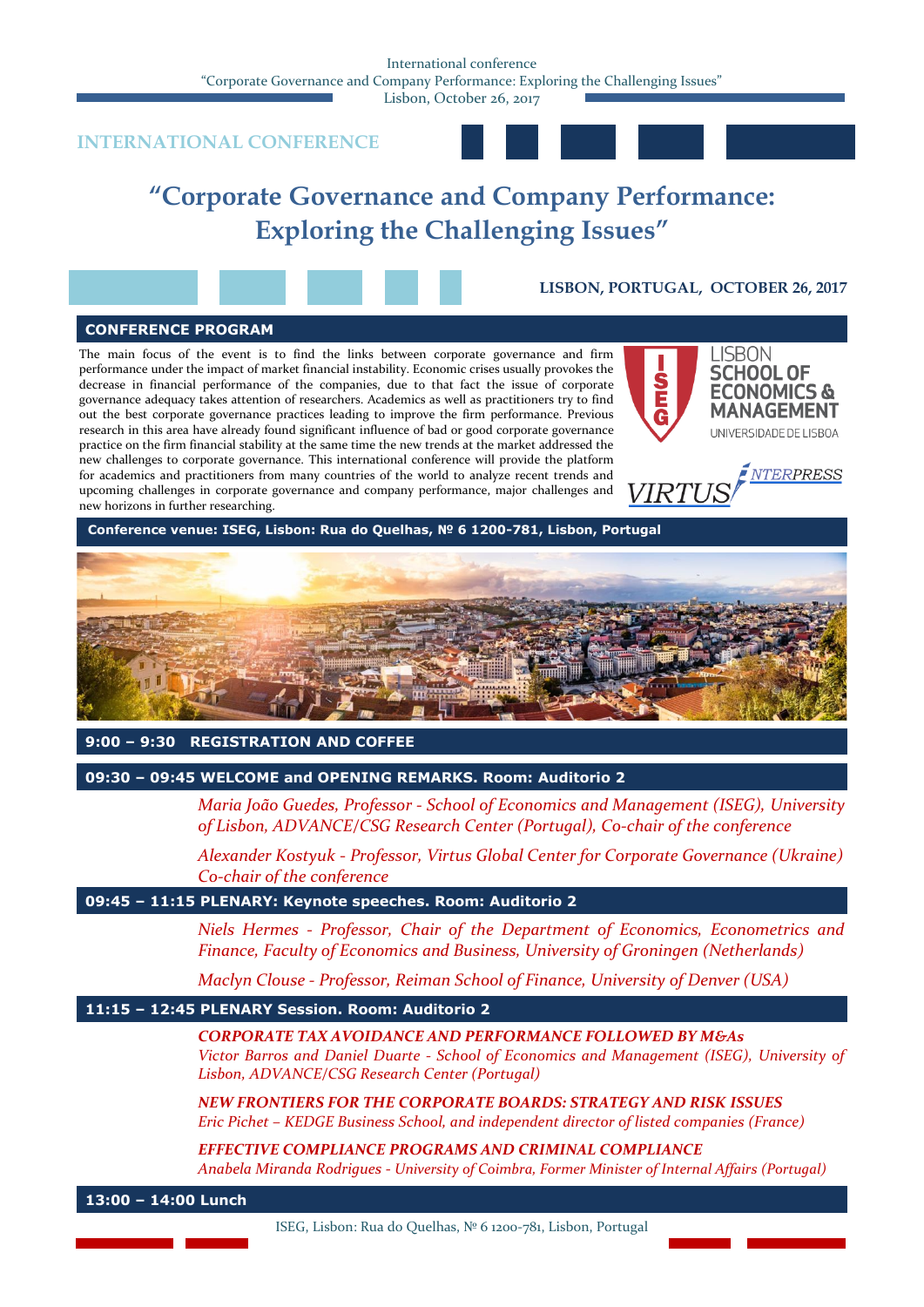International conference

"Corporate Governance and Company Performance: Exploring the Challenging Issues"

Lisbon, October 26, 2017

# **PARALLEL SESSIONS: 14:00 – 18:00**

**Parallel session 1: CORPORATE GOVERNANCE AND FIRM PERFORMANCE – Room: Staples Session chair: Maclyn Clouse, Professor, Reiman School of Finance, University of Denver, USA** *A FUZZY-SET ANALYSIS OF MANAGERS' INCENTIVES IN SMEs: THE RELATIONSHIP WITH PERFORMANCE* 

*AND SATISFACTION* 

*Sofia M. Lourenço, Iryna Alves - ISEG, University of Lisbon, ADVANCE/CSG Research Center (Portugal)*

*COMPANY PERFORMANCE AND REPUTATION RISK IN STATE-OWNED ITALIAN LISTED COMPANIES Giuseppina Iacoviello, Sara Trucco, Iacopo Cavallini – University of Pisa (Italy)*

*WHERE WAS CORPORATE GOVERNANCE IN VALEANT'S \$86 BILLION MARKET VALUE DESTRUCTION? Hugh Grove, Mac Clouse - University of Denver (USA)*

*THE RELATIONSHIP BETWEEN CORPORATE GOVERNANCE MECHANISMS & THE PERFORMANCE OF SAUDI LISTED FIRMS* 

*Mamdouh Abdulaziz Saleh Al-Faryan - Portsmouth Business School, University of Portsmouth (UK)*

*DO STATE-OWNED ENTERPRISES HAVE WORSE GOVERNANCE? EVIDENCE FROM BRAZIL* 

*André Luiz Carvalhal da Silva - Federal University of Rio de Janeiro (Brazil) Marie Dutordoir - University of Manchester (UK)*

**16:00 – 16:20 Coffee time**

*FIRM PERFORMANCE AND CORPORATE GOVERNANCE VARIABLES*

*Telmo Vieira - School of Economics and Management (ISEG), University of Lisbon (Portugal)*

*CONSEQUENCES OF SHAREHOLDER VOTING ON PERFORMANCE: EVIDENCE FROM THE UK Yerzhan Tokbolat - Nottingham University Business School (UK)*

*LABOUR TURNOVER (MANAGEMENT CADRE) AND CORPORATE REVENUE: INFORMATION FOR MANAGERS' CORPORATE CONTROL*

*Collins C Ngwakwe, Regina N Magkata - University of Limpopo (South Africa)*

*GOVERNANCE AND FOREIGN DIRECT INVESTMENT NEXUS*

*Itumeleng Pleasure Mongale - University of Limpopo (South Africa)*

**Parallel session 2: REPORTING, EARNINGS MANAGEMENT AND CORPORATE CONTROL - Room: 308 Session chair: Maria João Guedes, Professor, School of Economics and Management, Portugal**

*REVENUE MANAGEMENT: THE USE OF ORDER BACKLOG TO BEAT REVENUE REPORTING BENCHMARKS Thomas A. Gilliam - IE Business School in Madrid (Spain)*

*Frank Heflin - University of Georgia (USA)*

*Jeffrey S. Paterson - Florida State University (USA)*

*OWNERSHIP CONCENTRATION AND EARNINGS QUALITY OF BANKS: RESULTS FROM A CROSS-COUNTRY ANALYSIS* 

*Simone Terzani, Manuel Soscia, Libero Mario Mari - Department of Economics, University of Perugia (Italy)*

*FINANCIAL REPORTING QUALITY IN NORDIC COUNTRIES* 

*Shab Hundal, Shashvat Kapoor - JAMK University of Applied Sciences (Finland)*

*EXPLORING THE RELATIONSHIP BETWEEN GENDER DIVERSITY AND EARNINGS MANAGEMENT: DOES CRITICAL MASS MATTER?* 

*Maria Joao Guedes, Cristina Gaio - School of Economics and Management (ISEG), University of Lisbon (Portugal) Nuno Soares - University of Porto (Portugal)*

*HOW RELEVANT IS INTEGRATED REPORTING* 

*Ana Isabel Lopes, Jonas Oliveira, Ana Margarida Coelho - BRU-IUL, Instituto Universitário de Lisboa (Portugal)*

**16:00 – 16:20 Coffee time**

*EARNINGS MANAGEMENT, AUDIT AND QUALIFIED OPINION* 

*Yulius Kurnia Susanto, Arya Pradipta - Trisakti School of Management (Indonesia)*

*LEGAL V. SOCIAL ENFORCEMENT OF SHAREHOLDER DUTIES: SHAREHOLDER AND COMPANY PERFORMANCE UNDER THREAT?* 

*Konstantinos Sergakis – School of Law, University of Glasgow (UK)*

*STAKEHOLDER FIRM AND OPTIMAL CAPITAL STRUCTURE: AN ANALYSIS OF LEVERAGE ADJUSTMENT PROCESS TOWARD TARGET CAPITAL STRUCTURE IN FIRMS WITH ENTRENCHED EMPLOYEES Matjaž Črnigoj - Faculty of Economics, University of Ljubljana (Slovenia)*

*A CONTINGENCY FRAMEWORK FOR THE USE OF NONFINANCIAL PERFORMANCE MEASURES IN MANAGERIAL INCENTIVES: EVIDENCE FROM SMEs*

*Iryna Alves, Sofia Lourenço - ISEG, University of Lisbon, ADVANCE/CSG Research Center (Portugal)*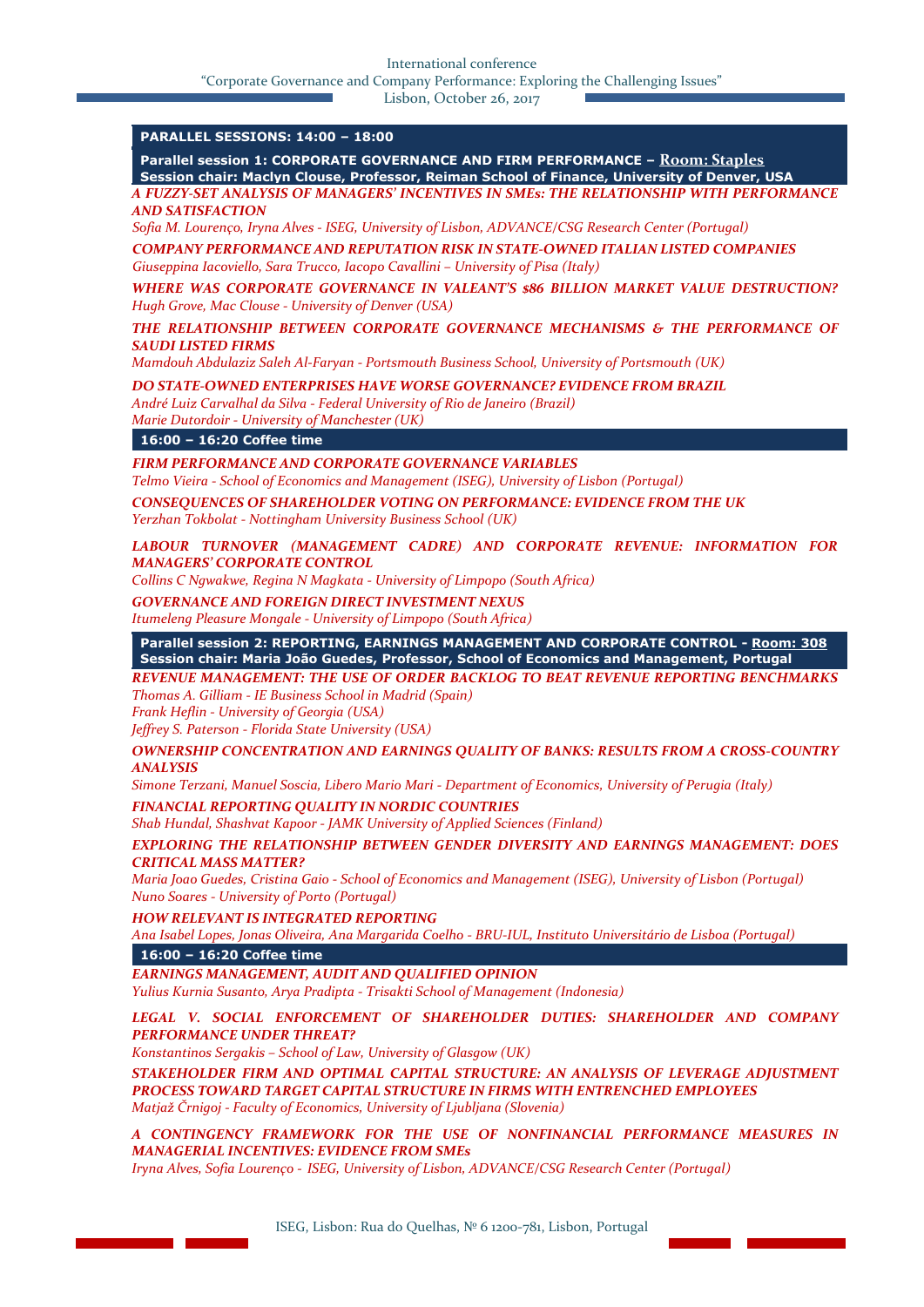#### International conference "Corporate Governance and Company Performance: Exploring the Challenging Issues" Lisbon, October 26, 2017



**Parallel session 3: GOVERNANCE, RISK MANAGEMENT AND CORPORATE BOARD ISSUES - Room: Santander Session chairs: Yaroslav Mozghovyi, Yulia Lapina, Virtus Global Center for Corporate Governance, Ukraine**

*EVALUATION OF INTERNAL CONTROL AND RISK MANAGEMENT PROCEDURES IN A PUBLIC ENTITY: FOCUS IN THE YEAR 2016* 

*Maria da Conceição da Costa Marques - Higher Institute of Accounting and Administration of Coimbra (ISCAC), Faculty of Law of the University of Coimbra (FDUC) (Portugal)*

*BOARD COMPOSITION IN FAMILY AND NON-FAMILY INNOVATIVE BUSINESSES* 

*Ana Beatriz Hernández-Lara, Juan Pablo Gonzales-Bustos, Xiaoni Li - Department of Business Management, Rovira i Virgili University (Spain)*

*SHAREHOLDERS AND STAKEHOLDER PERSPECTIVE OF CORPORATE GOVERNANCE: AN EMPIRICAL APPROACH*

*Elena Merino, Montserrat Manzaneque, Yolanda Ramírez - The University of Castile-La Mancha (Spain)*

*EQUITY RISK PREMIUM IN CEE COUNTRIES – THE CASE OF ROMANIA Andrei Radulescu - Banca Transilvania and Institute For World Economy, Romanian Academy (Romania)*

**16:00 – 16:20 Coffee time**

#### *STRUCTURAL GOVERNANCE CHANGES RELATED TO CYBERNETICS*

*Kazuyuki Shimizu - Meiji University (Japan) and University of Limerick (Ireland)*

*THE PERFORMANCE CONSEQUENCES OF BOARD STRUCTURE CHANGES: EVIDENCE FROM A DEVELOPING COUNTRY* 

*Andrews Owusu, Mark Holmes, Jacob Agyemang - Coventry University and University of Essex (UK)*

#### *RISK OF CORRUPTION FOR ECONOMIC GROWTH AND POVERTY: THE CASE OF A DEVELOPING COUNTRY*

*François Joseph Cabral, Cheikh Anta Diop University of Dakar (UCAD) and CRES research centre (Senegal)*

#### *INTERNATIONAL ETHICS STANDARDS COALITION: CREATING A UNIVERSAL SET OF ETHICS PRINCIPLES*

*Karin Barthelmes-Wehr – Managing Director at the Initiative Corporate Governance (Germany)*

#### **18:20 - Conference dinner**